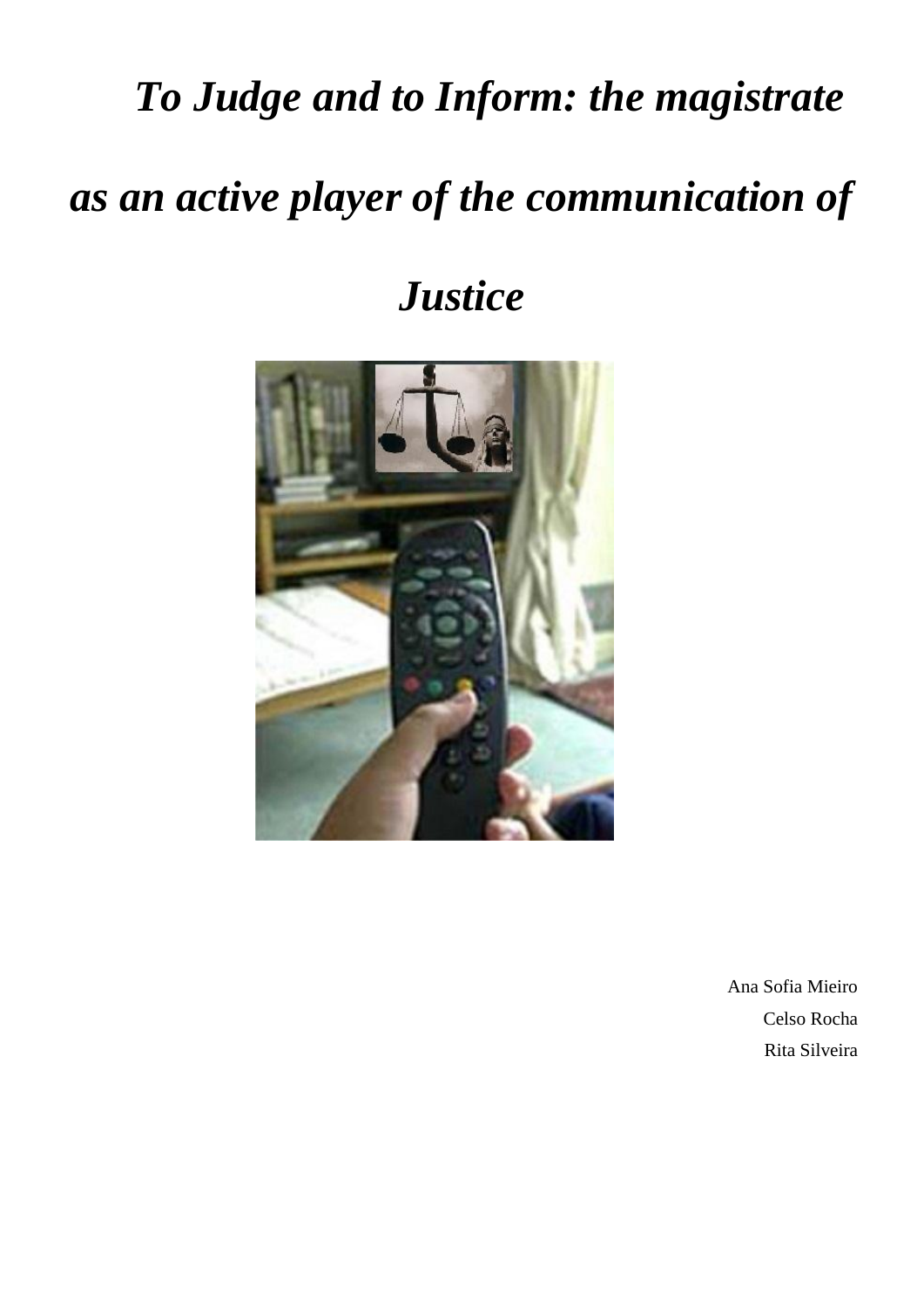"I can't believe that!" said Alice.

"Can't you?" the Queen said in a pitying tone. "Try again: draw a long breath, and shut your eyes."

**Alice laughed**. "There's no use trying," she said **"one can't believe impossible things."**

"I dare say you haven't had much practice," said the Queen. **"When I was your age, I always did it for half-an-hour a day. Why, sometimes I've believed as many as six impossible things before breakfast. (...)."**

Lewis Carroll Through the Looking Glass (Chapter V, Wool and Water)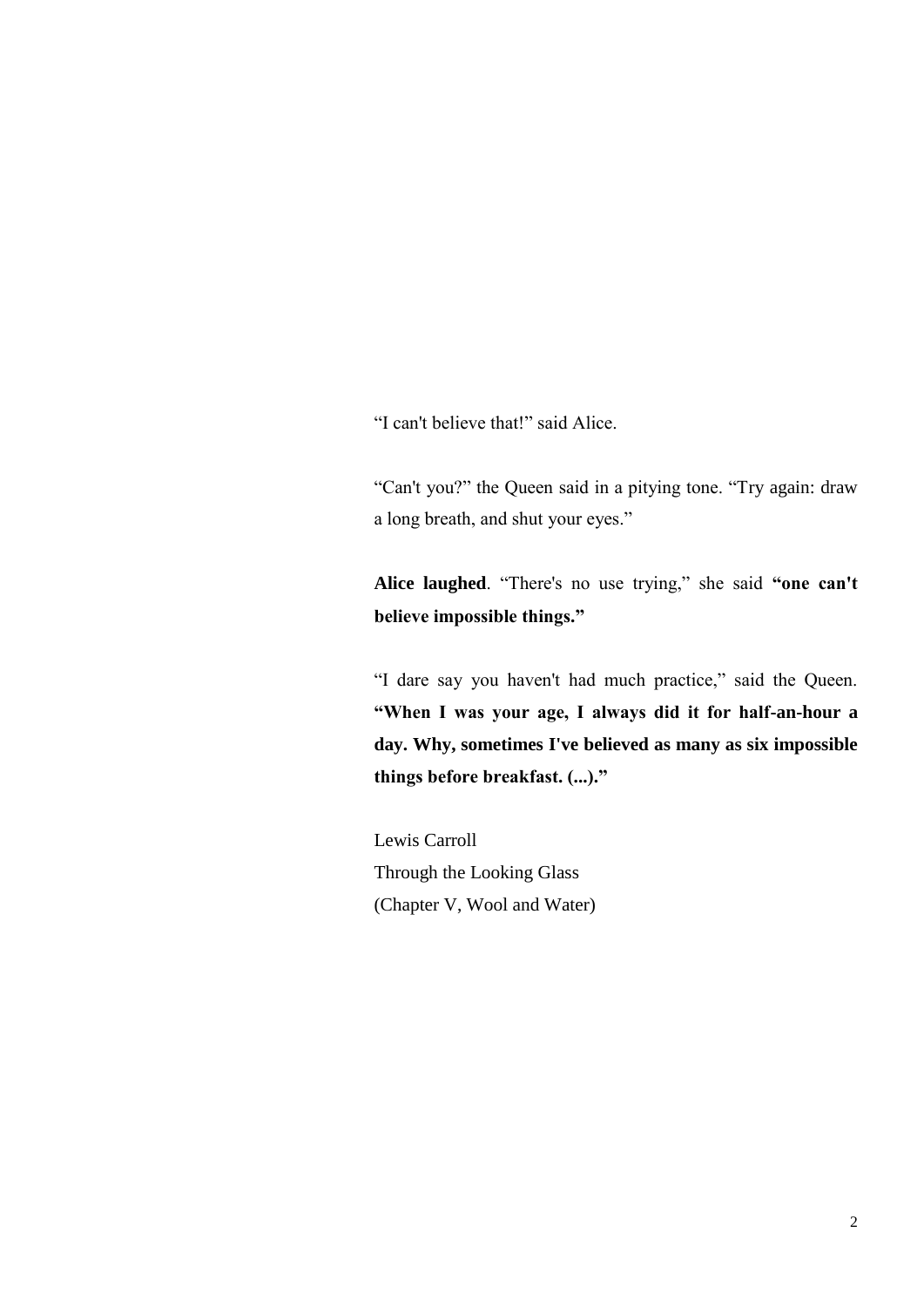# **INTRODUCTION**

As future Public Prosecutors, presently ending the first cycle of studies at the Centro de Estudos Judiciários<sup>1</sup>, in Lisbon, Portugal, the authors have been interested, early on, in the implications presented by present day intense mediatisation of Justice.

To communicate is, presently, a main concern for the Judiciary<sup>2</sup>, more and more focused on passing a message to the public as a way of strengthening its democratic legitimacy. But it is also a concern for the Media that has elected everything related to the Judiciary as interesting enough to become an object of its activity, therefore, becoming truly the voice of a public opinion that remains (physically) far away from the Courts themselves. Much more than lateral to the administration of Justice, communicating Justice is almost as essential nowadays as delivering Justice, as rendering a sentence, etc… And here lays our main interest in the subject. Communicating justice presents ethic concerns to magistrates, both individually, and collectively. The magistrate himself, from an individual viewpoint, confronted with the intense mediatisation of a case presented to him to decide, is, above everything, a passive agent of that mediatisation process, due to an important set of

 $\Box$ *negative constraints* such as the duty of secrecy (to be presented later on) and the institutional constraints (as a non-existing policy of communication of Justice, and the own traditions, and hermetical language, of the Judiciary);

*positive constraints* such as the publicity principle, that forces some communication to  $\Box$ happen.

On the other hand, to the reporter, for example, on such a scenario, communicating Justice has to be dealt with the specific ethical problems presented, much different from the ones posed by political, or economical related subjects. After all, whatever the subject presented by the Media will be, the probability is that the majority of the public will believe that that subject is presented as an objective truth, and in the case of judicial matters, consequently, the *innocent until proven guilty* principle can become hollow words.

It is an almost chaotic scenario. However, we believe, it should not be a fatalist one. It is not destiny that forces the Judiciary and the Media to act as if institutional contacts could not be established or strategies to maximize the public interest, and therefore minimize the dangerous risks presented by inaccurate information, could not be engaged. It is, above all, inaction.

Though our main object of study is the Portuguese law, and the Portuguese approach to such matters, it will not be ignored the wider European context.

 $\overline{a}$ 

<sup>&</sup>lt;sup>1</sup> Roughly translated as Centre for Judiciary Studies, where future Judges and Public Prosecutors are trained

 $2$  As sometimes is due to happen when one needs to pass a message, mainly when translation occurs, some concepts will necessarily be dealt with less concerns about precision. So, concepts as Judiciary or Magistrates will be addressed to Courts, or Judges and Public Prosecutors, respectively.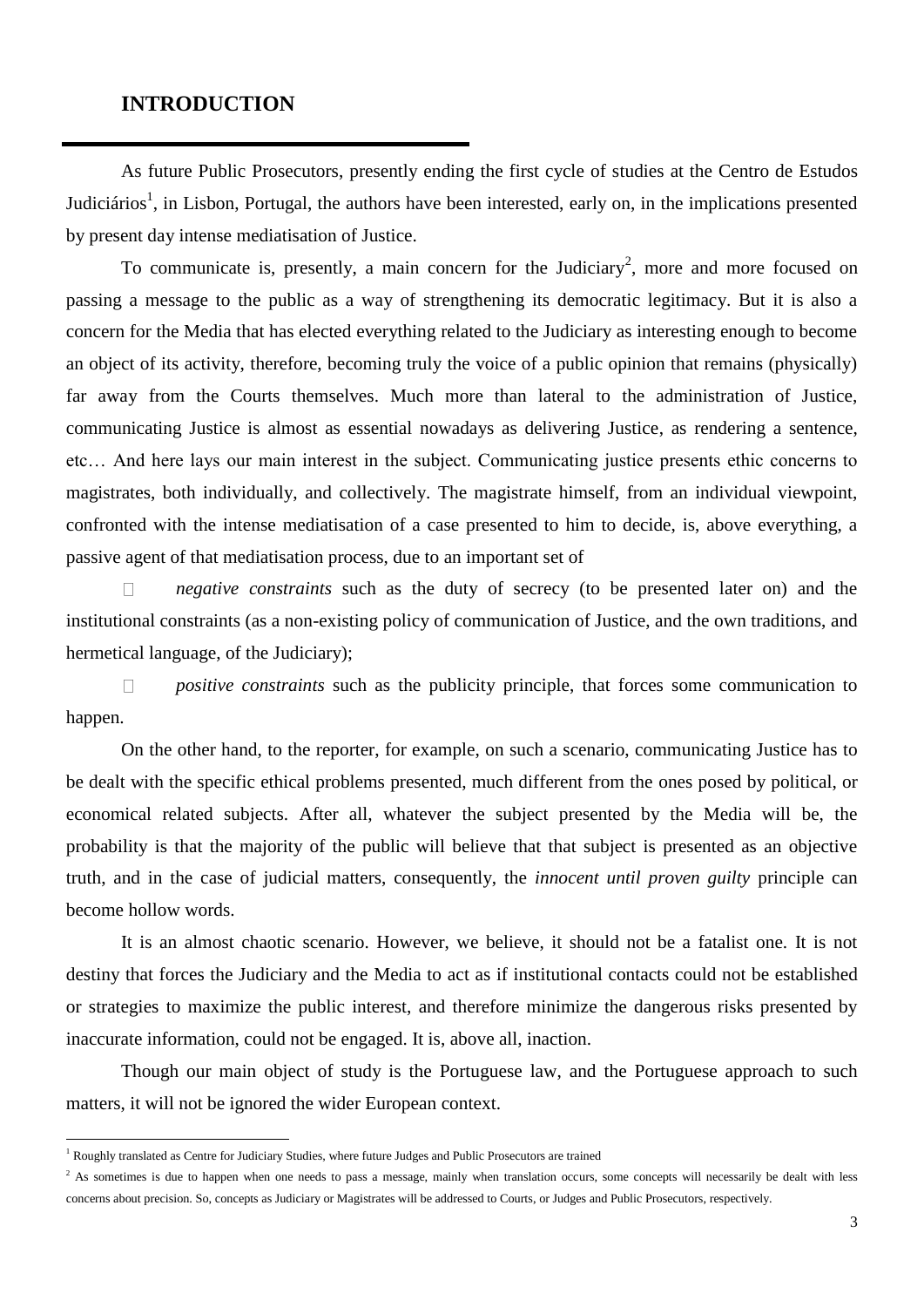Our goal is to provide a comprehensible diagnosis of the wider situation, and to contribute  $-$  if possible – with new arguments to a continuous debate on how to shape the risky, yet necessary, relationship between the Courts and the Media.

# **I. RELATIONS BETWEEN COURTS AND MASS MEDIA: THE CONSTRAINTS**

Since the development of mass media that Courts and all Judicial System are constrained by two powerful forces: on the one hand, there is a positive constraint which is the publicity principle, in other words, the duty of publishing all judgments, and, on the other hand, there is the duty of secrecy, a negative constraint, that forbids the judge to make any public comment about a case that is still being judged or might be submitted to judgment.

# **1. The positive constraint – the publicity principle**

Courts in their herculean task to administer justice on behalf of the people, should never forget that the people is also the receiver of their decisions, and that it is in their name that the law is applied. This fact isn't recent in the history of European Civilization. Indeed, the knowledge of judgments by the public was the first form of participation, information and supervision of judicial activity, suppressed only at times, regimes or societies where obscurantism, the concentration of power or even totalitarian regimes reigned.

It is true that we now live in a world where the interest of mass media in the Judicial System is increasing. In fact, all "eyes" are upon the courts and in this atmosphere it is difficult to harmonize all interests. In this context it is important to notice that it is crucial that all people have the opportunity of knowing how the law is applied by Courts, this knowledge is achieved by enshrining of publicity principle, and goes beyond mere interaction between courts and the media.

Actually, this principle is established in all European Constitutional texts, and also, in the sixth article of the European Convention for Human Rights (ECHR), that states: *"In the determination of his civil rights and obligations or of any criminal charge against him, everyone is entitled to a fair and public hearing within a reasonable time by an independent and impartial tribunal established by law. Judgment shall be pronounced publicly but the press and public may be excluded from all or part of the trial in the interests of morals, public order or national security in a democratic society, where the interests of juveniles or the protection of the private life of the parties so require, or to the extent strictly necessary in the opinion of the court in special circumstances where publicity would prejudice the interests of justice."*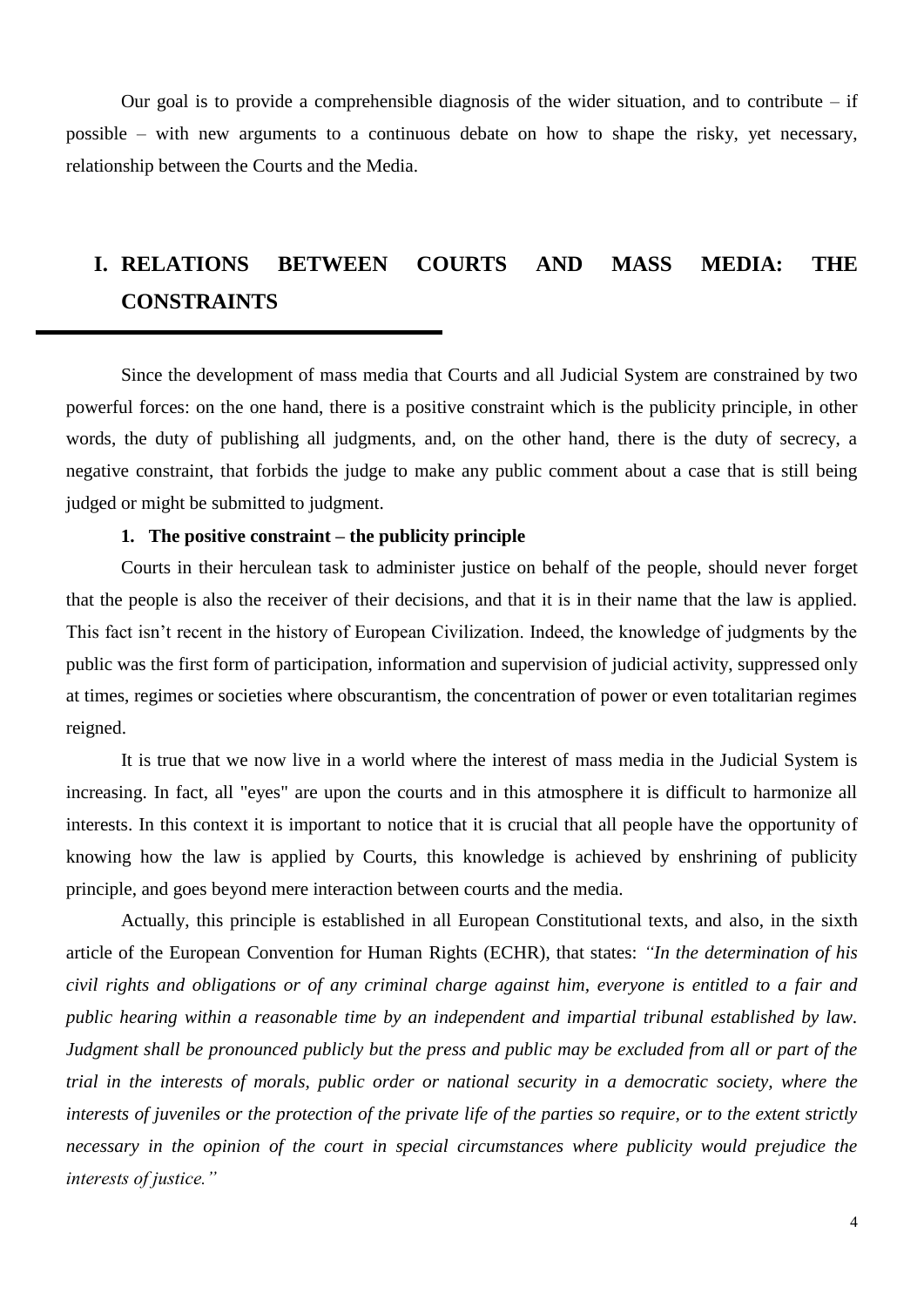Thus, by saying that *"everyone is entitled to a (…) public hearing"* this article wants to avoid all secret judgments and enable that, not only the particular stakeholders but also the public in general, have an effective opportunity to directly or indirectly participate in the discussion and access the formal and final decision of the Court. Indeed, and in the words of Orlando Alfonso *"all the secrecy and all the mystery creates doubts on the" honesty "of justice and impartiality of the judge"*, and only if this participation is ensured can the trial be considered fair. Fulfilling this principle, will not only ensure the transparency of all judicial decisions, but will also reinforce the community's trust in independence and impartiality of the Judicial System. In fact, the principle of publicity is defined as a true principle of selflegitimacy of the exercise of judicial power. At this context we cannot forget the important role played by mass media despite all misunderstandings between them and Judicial System.

As we said before, the public hearing may be excluded *"in the interests of morals, public order or national security in a democratic society, where the interests of juveniles or the protection of the private life of the parties so require, or to the extent strictly necessary in the opinion of the court in special circumstances where publicity would prejudice the interests of justice."* However, only in exceptional situations this principle is allowed to be withdrawn and that decision should be based on principles of appropriateness, proportionality and necessity. Indeed, an unjustified violation of this principle will lead to a breakdown in legitimacy in the exercise of judicial function itself.

It is undeniable that one of the major beneficiaries of the principle of publicity is the mass media, and it is clear that they play an important role in controlling the judicial system. This was highlighted by The European Court for Human Rights, in the case Sunday Times v. The United Kingdom (1979/04/26), where the Court admitted that media can, by disregarding legal channels, invade the functions of the Courts, encouraging the public to form an opinion about a case submitted to judgment, before analyzing all evidences, and, thus, to induce judgments. In fact, the Court said that if this happens there is a risk of vanishing the trust and confidence in courts and their decisions. So, it is important, as we shall see ahead, to establish contact points between media and courts in order to avoid that.

It is also important to notice that some legal systems oblige the judges to list all reasons that form the basis of their decisions. In fact, in the opinion of G. Canotilho and V. Moreira, this obligation is itself a guarantee of a fair trial. Indeed, only by accessing to all reasons that underlie the decision will it be possible for parties, directly, or for society, indirectly, to control those decisions and thus legitimize the exercise of the judicial function, accepting or criticizing them.

This obligation cannot be considered only as a formal duty, but it should be seen as a way to achieve social peace, the legitimacy and self-control of all judgments. Indeed, if Courts manage to convey their decisions clearly and concisely, so that all recipients understand them, social peace will, thereby, be achieved because society itself will feel that decision as their own, and will also feel comfortable to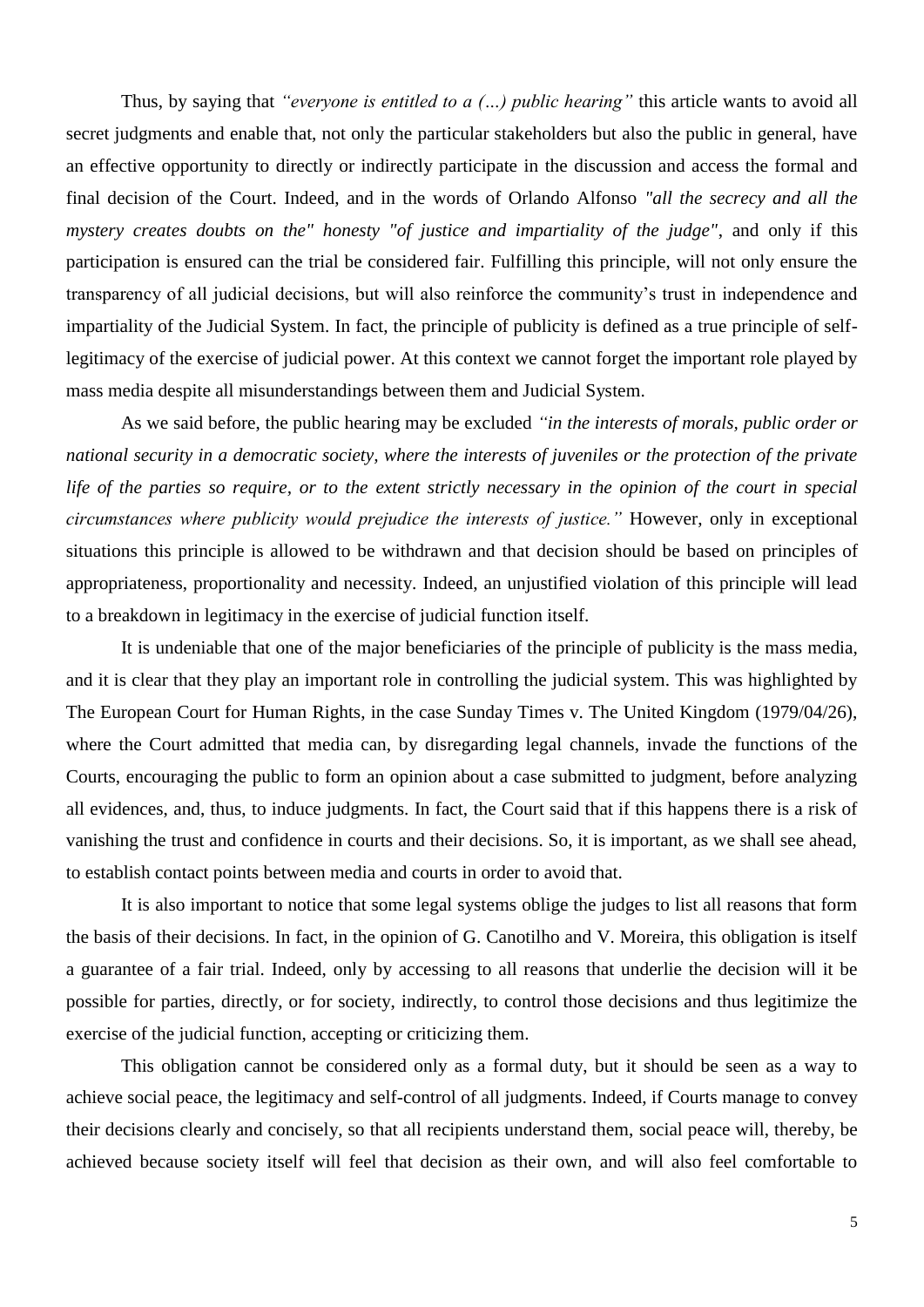appoint their weaknesses, and thus contributing to a better law, allowing courts to exercise their power in a transparent manner, reaching, therefore, the social legitimacy of their power.

Moreover, it can also be a reflection, and even self-criticism, on the part of courts, requiring the judges the rationalization of the reasons that based their decisions, facilitating self-monitoring of their function and the consideration of all relevant elements to the decisions, and, consequently, improving their quality.

Lastly, it can also ensure the right of appeal, allowing both material and formal control, and reinforces the right of citizens to a fair trial.

 Given all of the above, a question arises immediately: in an increasingly globalized society like ours how do we harmonize those principles with a growing interest by the legal world, in particular the courts? Nowadays, the principle of publicity seems to be in crisis, not only because its character is presented as merely symbolic at the public eyes, but also due to excessive media coverage of hearings and decisions, that intends to form a certain opinion without providing all available evidence. Furthermore, another question also occurs: how to reconcile the growing interest of the public in courts' daily work with the duty imposed to all judges to not comment, in public, any case that is still being judged or might be submitted to judgment?

#### **2. The negative constraint – the duty of secrecy**

In all democratic constitutional states, even though in the countries that are based on common law legal systems, it its important, and even one of its demands, that Magistrates are submitted to some professional duties. One of those duties is the duty of secrecy, which consists in a prohibition to comment issues submitted to Courts or that might be submitted. The Portuguese Statutes of the Public Prosecution Department (Law n. 60/98 of August, the 27<sup>th</sup>) establishes that "*Public Prosecution Service magistrates may not make declarations or comments regarding proceedings, except, when given superior authorization, when this is for the defense of honor or for the fulfillment of another legitimate interest."* (article  $84$ )<sup>3</sup>.

This prohibition is related to other duties such as impartiality and independence of Magistrates. These three duties are even more important when the lights of media turn to public and private life of Magistrates. In fact, any breach of these duties will put in question the trust and the confidence on the independence and impartiality of the Judiciary System.

Notice that judicial independence is not a privilege or a prerogative of the individual Magistrate, but a guarantee of all citizens, and it means that it is imposed on each Magistrate the responsibility to decide a dispute on the basis of the law and evidences, without external pressure or any kind of influence.

 $\overline{a}$ 

<sup>&</sup>lt;sup>3</sup> Judges, in Portugal, are obliged to identical duty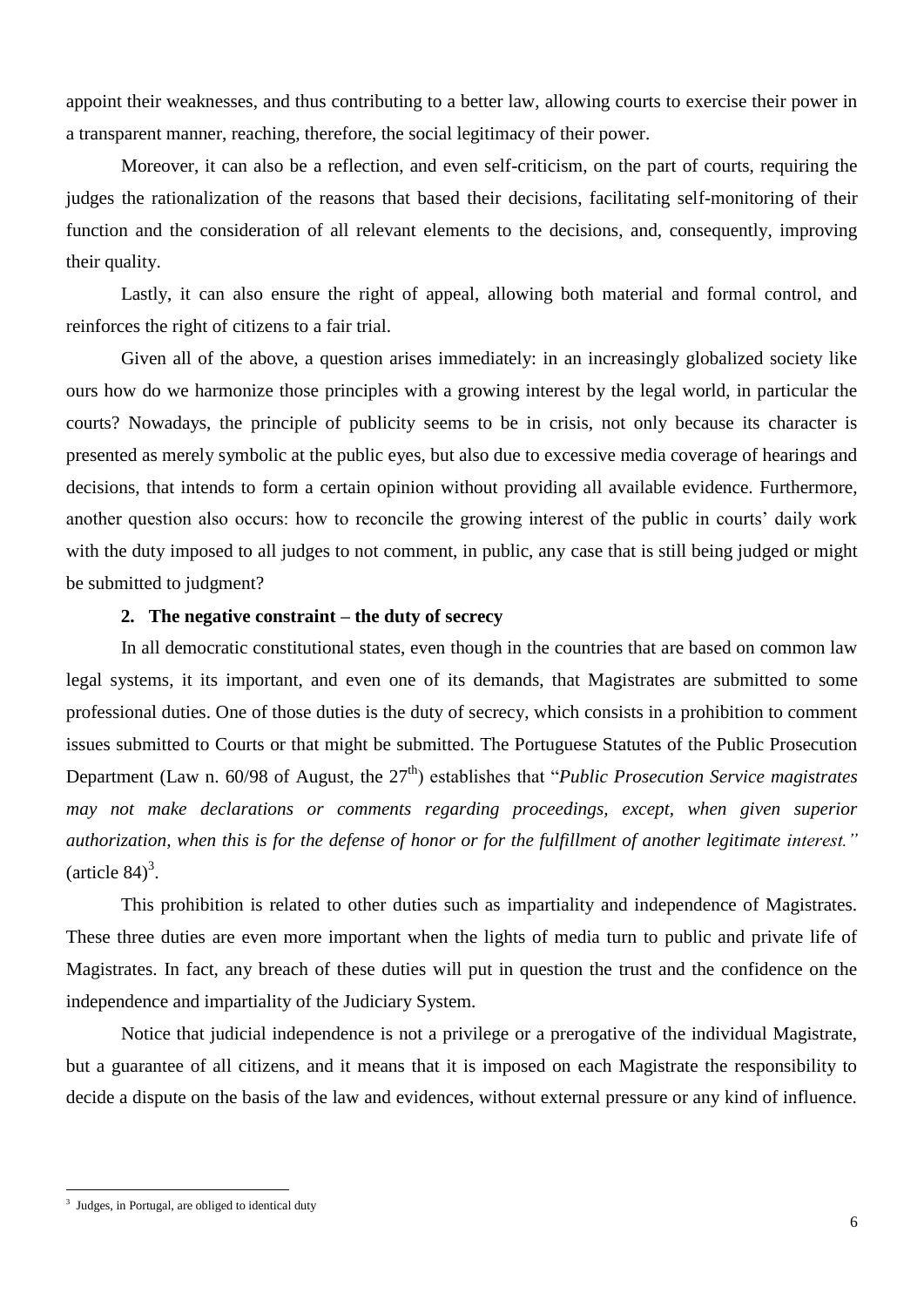Related to this concept is the concept of impartiality, although not being the same as impartiality *refers to a state of mind or attitude of the court in relation to the issues and the parties in a particular case"<sup>4</sup>* .

To guarantee both independence and impartiality it is critical that the Magistrate ensures that his conduct, in and out of court, maintains and enhances the confidence of all stakeholders. In this context, a Magistrate should not make any comment in public that can affect the fair trial of any person or issue. However, this doesn't mean that a Magistrate should be hermetically sealed in his own house in complete isolation from the society. In fact, *"the nature of modern law requires that the judge lives, breathes, thinks and partakes of opinions in that world (…) increasingly, the judge is called to (…) decide controversial moral issues and to do so in increasingly pluralistic societies"<sup>5</sup>* , something he could not do if he lived apart from the society.

The prohibition imposed on Judges or Public Prosecutors to comment certain issues means that they should not take part in a dispute that has been submitted to a Court, because if they did that, the concept of impartiality, and consequently, the concept of independence, would be in jeopardy.

However, *"this prohibition does not extend to public statements made in the course of the judge's official duties, to explanation of court procedures, or to a scholarly presentation made for the purpose of legal education. Nor does it prohibit a judge from commenting on proceedings in which the judge is a litigant in a personal capacity, but in judicial review proceedings where the judge is a litigant in an official capacity, the judge should not comment beyond the record"<sup>6</sup>* . Notice that such public intervention must never be used to promote Magistrates' career or to damage another Magistrate, because what will be questioned is the integrity and the prestige of the entire Judicial System.

Thus, how do we harmonize this duty with the growing need of people to ask the Judge or Public Prosecutor what, how and why he decides in a certain way about a certain issue? On the one hand, the function and duty of the media is gathering and conveying information to the public and comment on the administration of Justice, both during and after the trial. However, on the other hand, Judges and Public Prosecutors should refrain from answering questions put by the media and should not make incidental comments about some media articles referred to cases submitted to judgment. In fact, *"a judge should speak only his or her reasons for judgment in dealing with cases being decided, it is generally inappropriate for a judge to defend reasons publicly"<sup>7</sup> .*

We cannot simply remove the media from courts and judicial system, even though, sometimes one may be tempted to consider that the media misreports court proceedings. Therefore, it is urgent to establish a relationship between Courts and mass media, and consequently, give the public the opportunity to control the exercise of judicial power, while all duties imposed to Magistrates are, also,

 4 "Commentary of the Banglore principles of judicial conduct"

<sup>5</sup> Ibid.

<sup>6</sup> Ibid.

<sup>7</sup> Ibid.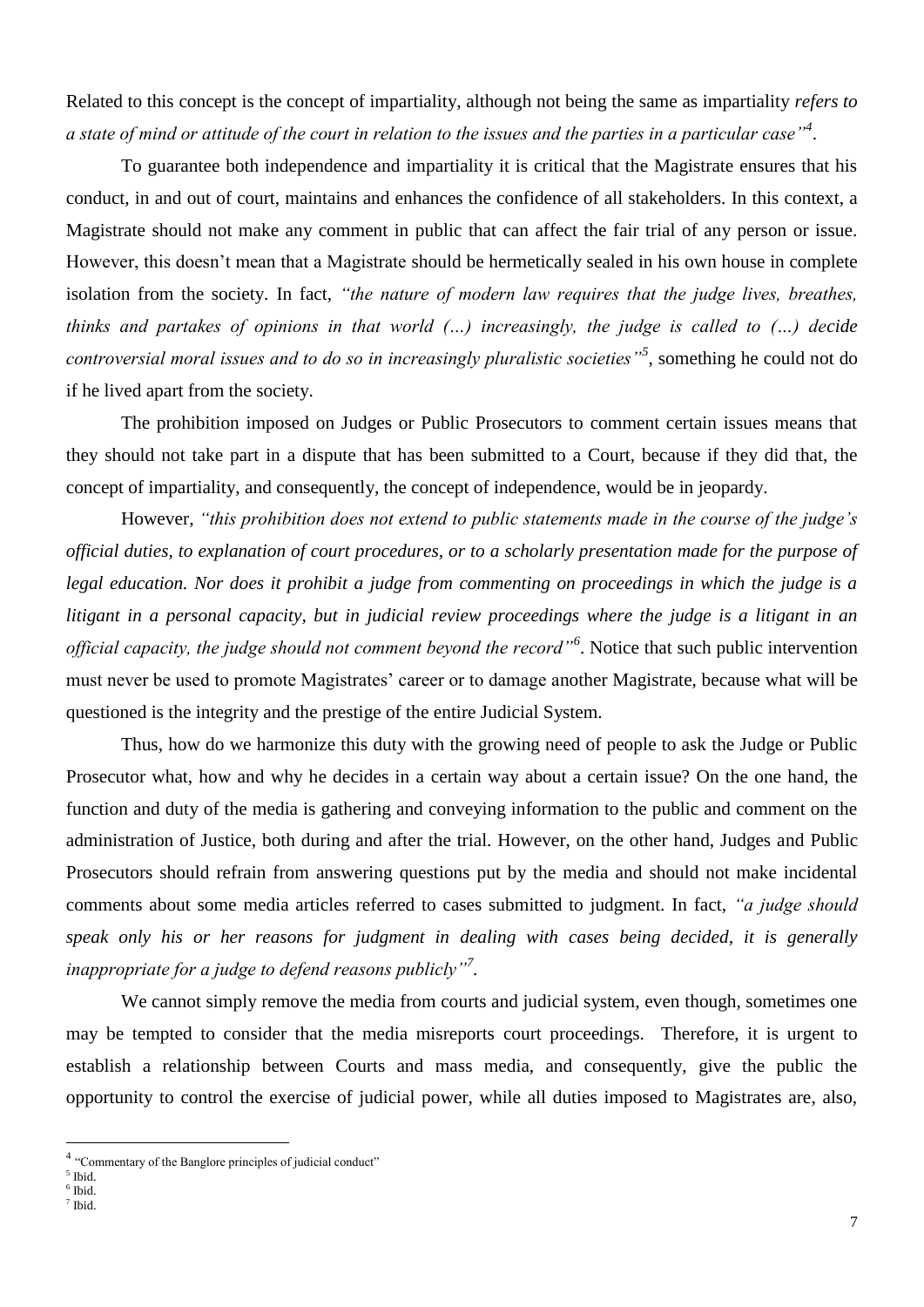ensured. However, how should this relationship be established? Should it be the Judge or the public Prosecutor, himself, to establish such relationship, providing the necessary clarifications or should press offices be created in the courts? Can there be another solution? And in that case which?

In the next chapter we will try to point out some ways and solutions to the problems mentioned above.

# **II. THE RESPECTIVE ROLE OF COURTS AND MEDIA**

#### **1. The cohabitation - General Aspects**

As it was already stated, if publicity is a core value of the affirmation of the Judiciary, the Mass Media have, therefore, a central role in such a process.

In a simple approach, Courts and Mass Media share the same stakeholders – the citizens, or the public opinion, each and every individual living in society. Both institutions define, in different settings, whatever is the public interest associated to the administration of Justice. Courts need the Mass Media to participate in their own process of democratic legitimacy, and the Mass Media derive from the activities of Courts one of the sources of their own social utility.

However, the relationship between Courts and Mass Media is institutionally contradictory, and such conflict - apart from the deontological one, to be treated in another section - needs a broad characterization and a setting of solving, or conflict minimizing, strategies.

The main biographical data of such a conflict is well known. The fierce interest of the Mass Media in everything related to Court's activities, we assume, is strongly linked with the public opinion's growing awareness of the importance of such activities, and its own democratic maturity. One can therefore assume that as democratic institutions tend to become more solid, the public scrutiny of its institutions, and the will to participate in their respective activities, grows proportionately.

# **2. The Mass Media and the Courts**

# *a) Mass Media*

As a concept, it is well known and studied by the social sciences field. Mass Media designate an open catalogue of communicational channels that share the potential target of an anonymous, and uncharacteristic, public. Typically, there is no subjective identity between various types of Mass Media, but objective identity. Different communication realities are Mass Media: the written press, the cinema, the radio, TV.

Certain aspects of its activities, and historic role, must be analysed:

- it's role as a cultural agent: as an example, the Italian language was first used as a global language for the Italians, in detriment of local dialects, just after Second World War, as a result of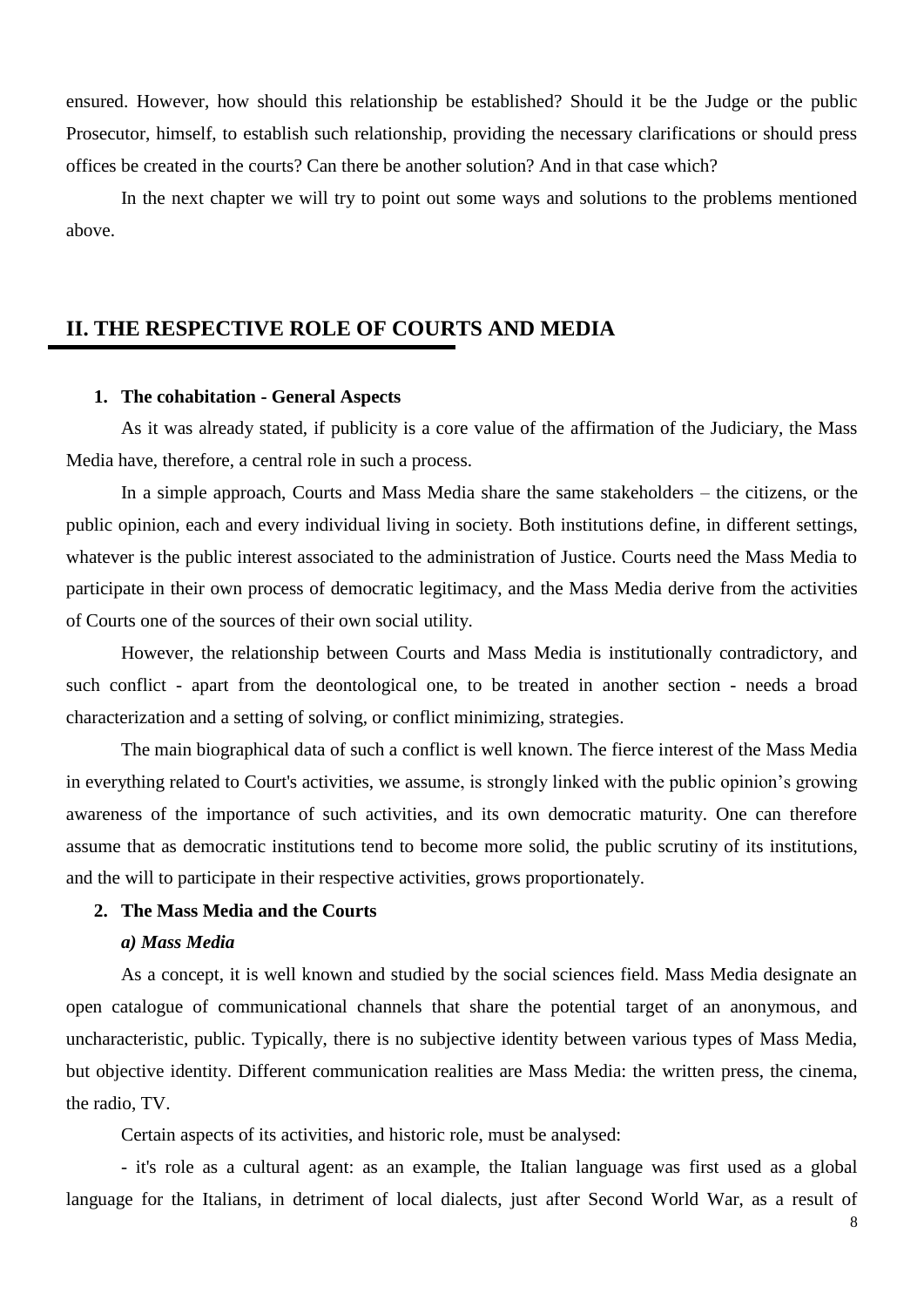increasing radio transmissions. The Media contribute to greater homogenization and transmission of knowledge.

- the reproductive capacity of the mediatic event: a mediatic event, besides providing a frame onto a given event (or one, or several perspectives, over the same event), has a natural capacity of selfreproducing, thus becoming the mediatic event itself the object of mediatic projection. As an example, whoever saw Bagdad's recent occupation by American forces, could conclude that as important as the event of the occupation itself, the journalists sensations, dramatic descriptions of bombardments, and smoke columns were of mediatic interest and occupied significant time;

- the Media as a public forum: it is a consequence of the dynamics behind the relationship between the Media and the public opinion whose feedback is important to the Media itself. It stresses the Media's role as a true mediator between the anonymous citizen and the world, which grows in importance as less effective are institutions while trying to guarantee public' participation.

#### *b) The Courts*

The way Courts - especially Portuguese courts, the reality that we know better - communicate their decisions is part of the problem. Traditionally, Courts communicate in a professionally guided manner, the language used being strongly hermetical thus reducing its ability to reach the broader public. This has been the model for years, and it grows as magistrates gain more experience and develop a more broad and comprehensive legal culture widening the communicational gap. Most times, in a legal tradition as ours, where writing occupies a central role, reading a sentence is not an easy task to whoever is outside the same professional circle. Also here, some kind of adaptation by the Courts is necessary (the risk being the absence of communication of Justice) if Justice is to be communicated in its own (pure) terms.

On the other hand, the use of communication advisers is limited in Portugal. There is no solid institutional approach to the matter and no clear rules defined to the activity of communicating Court's activities.

As a result, mediatic events are managed in a reactive process, in which the event is responded by several actors in the field but not accompanied since its beginning. Also, such institutional absence triggers the use of anonymous sources of information, and speculation arises as a way of explaining the (sometimes, too many) unexplainable.

On an individual perspective, the magistrate's crisis grows as he is in the centre of the mediatic event while remaining therein as a passive agent about whom everything is said and written. Magistrates are put in a situation of *throwness<sup>8</sup>* (as of *being thrown)* - the magistrate is launched onto a mediatic event, without preparation, and with the negative constraints formed by his deontological duties, the absence of an institutional response and without being able to preview the consequences of his actions

 $\overline{a}$ 

<sup>&</sup>lt;sup>8</sup> See Plácido Conde Fernandes for a more profound approach on the matter.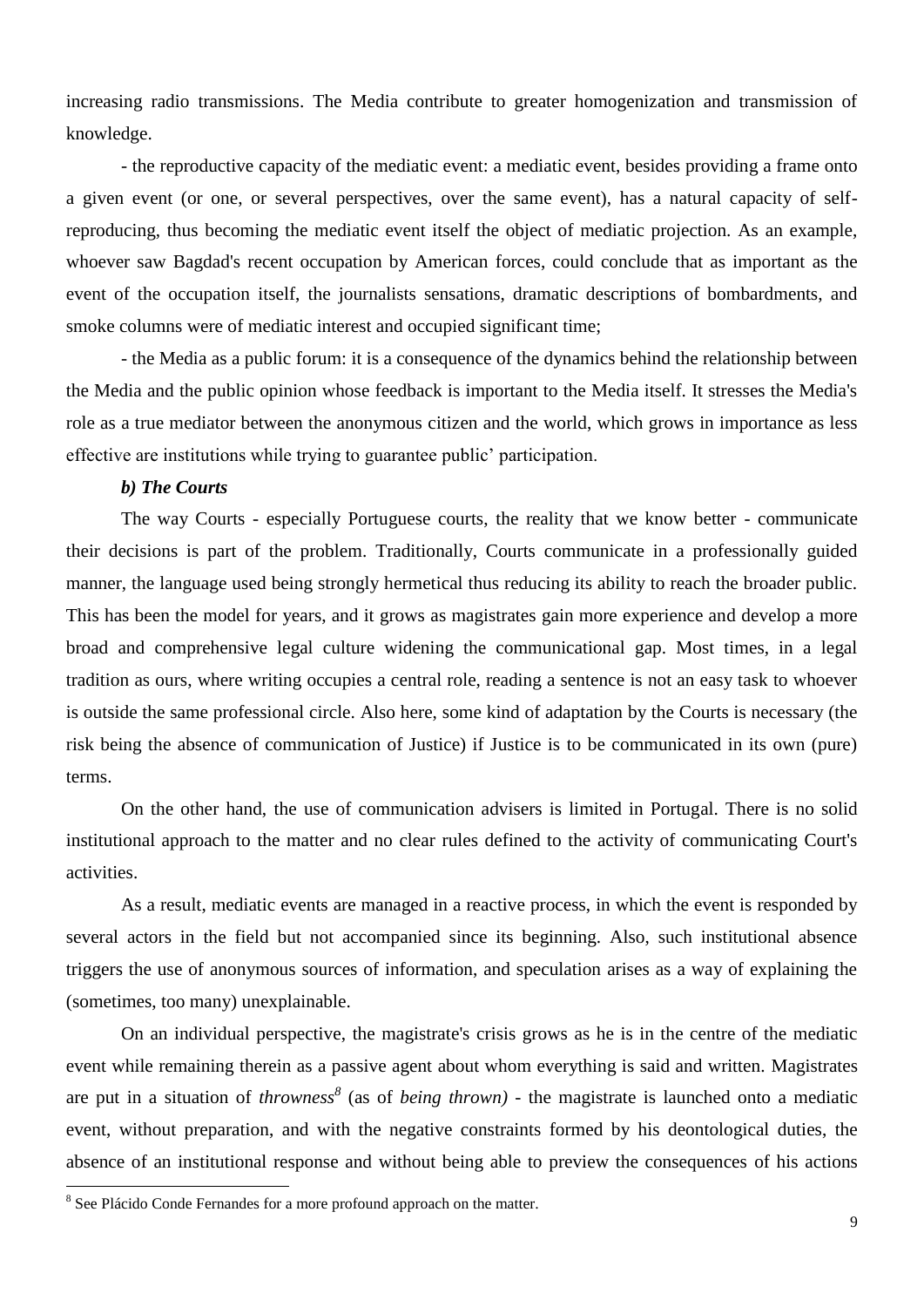and inactions. On the other hand, the Magistrates suffer from communicational stress, i.e. an individual crisis lived by the magistrates who feel the mediatic event as completely external to them but knowing that in fact their role is in the centre of that event.

# *c) The Courts' role of promoting legal culture*

At the same proportion as the mediatisation of justice increases, the importance of the judicial system increases as well. Therefore, Courts can and should play an essential role in building the definition of the legal culture of today, helping to promote undeniable values of our societies such as the defence of human dignity or the protection of fundamental rights.

Apart from the duty of judging, there is a demand for Courts to know how to educate citizens about Justice making them understand that this same Justice corresponds to the ideal of abstract justice that is common and equal to everyone. Citizens will only be able to understand that Courts can't apply divine justice when they learn how to respect the legal procedures in their two separate moments: respect for the investigations that are necessary to undertake and respect for the decision that is ruled.

It should be seen as natural to regard Courts as sources of information and communication. There is more to Courts than judging. Administering Justice implies communicating with society. We should not forget that it is the Courts' duty to address all matters that are submitted to them.

It is healthy that in a democratic system all matters are discussed openly, especially since justice is no taboo. If Courts are institutions of sovereignty to which the Constitution recognizes competence to administrate justice on behalf of the people, it would be inconceivable that it wouldn't be allowed for that same people to discuss justice. However, judges and prosecutors are not always ready for such a demand. There is an ongoing suspicion that surrounds the relation between journalists and legal agents, especially since judges started realizing that the recorders, pens, cameras and lenses were no longer pointing at the accused or the victims but rather at themselves.

Therefore, this is not an easy task. The biggest problem lies essentially in two aspects:

- the way information is delivered to the citizen;

- on determining who should provide that information.

Conciliating the media language and the court language will not happen easily. This is mainly due to a timing problem: on the one hand, there is the need for immediacy; on the other hand there is the need for thinking. In fact, the time of justice is longer as there are many phases to go through: investigation by the prosecution, recollecting evidence, cross examination, accusation and trial. Afterwards there will be a sentence convicting or acquitting the defendant. In the media world time is played by the minute.

Courts shouldn't trust entirely in the media to pass on to the citizen the qualities of their decisions as this could mean a bigger risk of misinterpretation and contribute to the degrading of the judicial institutions.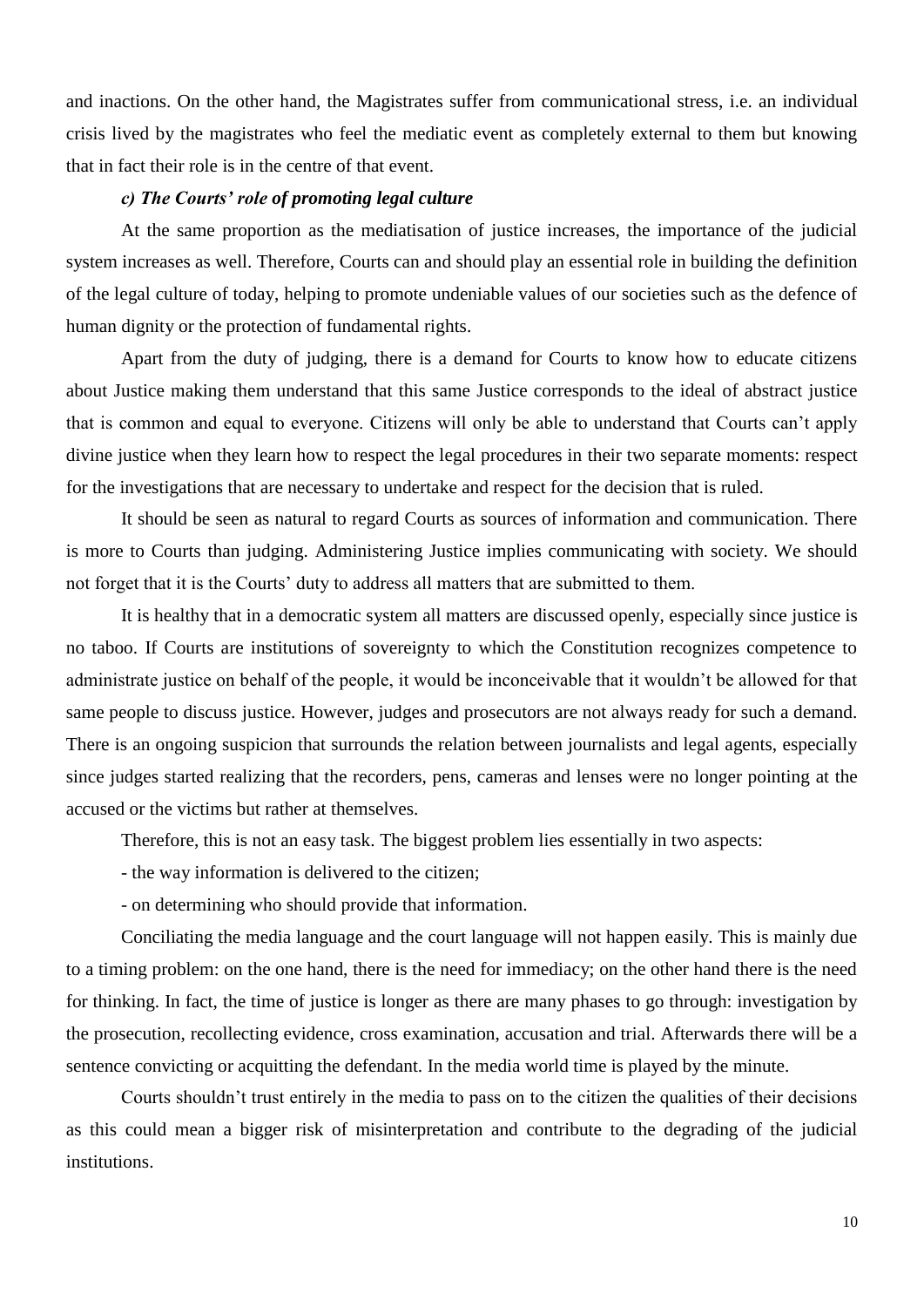We shouldn't also forget that trying to adopt a simpler language so that the decisions can be fully understood by the citizens increases the risk of a lesser quality of the sentences given by the courts.

What should be the best way for the court to make sure that its role of promoting the country's legal culture is fully accomplished? Nowadays there are a variety of solutions. One of them would imply the creation of a press room that could provide all the necessary information permitted by law.

# *d) The mediatic representation of Courts*

The Media have managed, to a certain extent, to compete with Courts when it comes, mainly, to criminal justice. The public debate around many criminal cases constitutes, frequently, a symbolic judgement, where the public opinion serves as the Judge, and witnesses, defendants, experts, and so on, participate almost without any chance to act otherwise. It erodes core principles of the rule of law, like the presumption of innocence, treated in mainstream Media with relative care (with the frequent use of the adverb "allegedly").

As some scholars (Helena Machado and Filipe Pinto) argue, the Media tend to create public dramas, the public being dragged to the event, somehow forced to be emotionally drawn into it. By comparison with its swiftness, the justice system seems too inefficient.

For, by nature, the Courts and the Media seem worlds apart. The latter pursues the "instant", and is focused on passing the message without "heavy" technicalities. The former is repulsed by the idea of the "instant". On the contrary, Courts' actions take the form of "processes", a set of acts tending to an end, no stranger to ritualistic procedures to gain certainty.

Any lawyer - once again, we use our own national example - faced with a judicially related news will conclude easily that the message loses integrity, and judicial reality is, therefore, distorted.

Here are some examples (taken randomly and freely translated):

#### **Público, 22.09.2005**

*Defendant to remain in custody*

*(...) the judicial hearing of the confessed murderer, with businesses in the construction area, was led by a Public Prosecutor (....).*

NOTE: Público is one of the biggest newspapers in Portugal. The above-stated news lacks some rigour. In Portugal a judicial hearing is always led by a Judge, although with the mandatory presence of the Public Prosecutor.

# *http://www.inverbis.net/tribunais/julgamento-por-furto-de...-creme.html*

#### *Trial news 04.05.2007*

*"The trial will cost the State hundreds of euros, but still, the Public Prosecution Office has insisted in supporting the indictment. The 70 year old defendant (...) may have to pay the cream that already has given back Lidl: some €3.99, plus interest rates.*

*It is a ludicrous case (...).*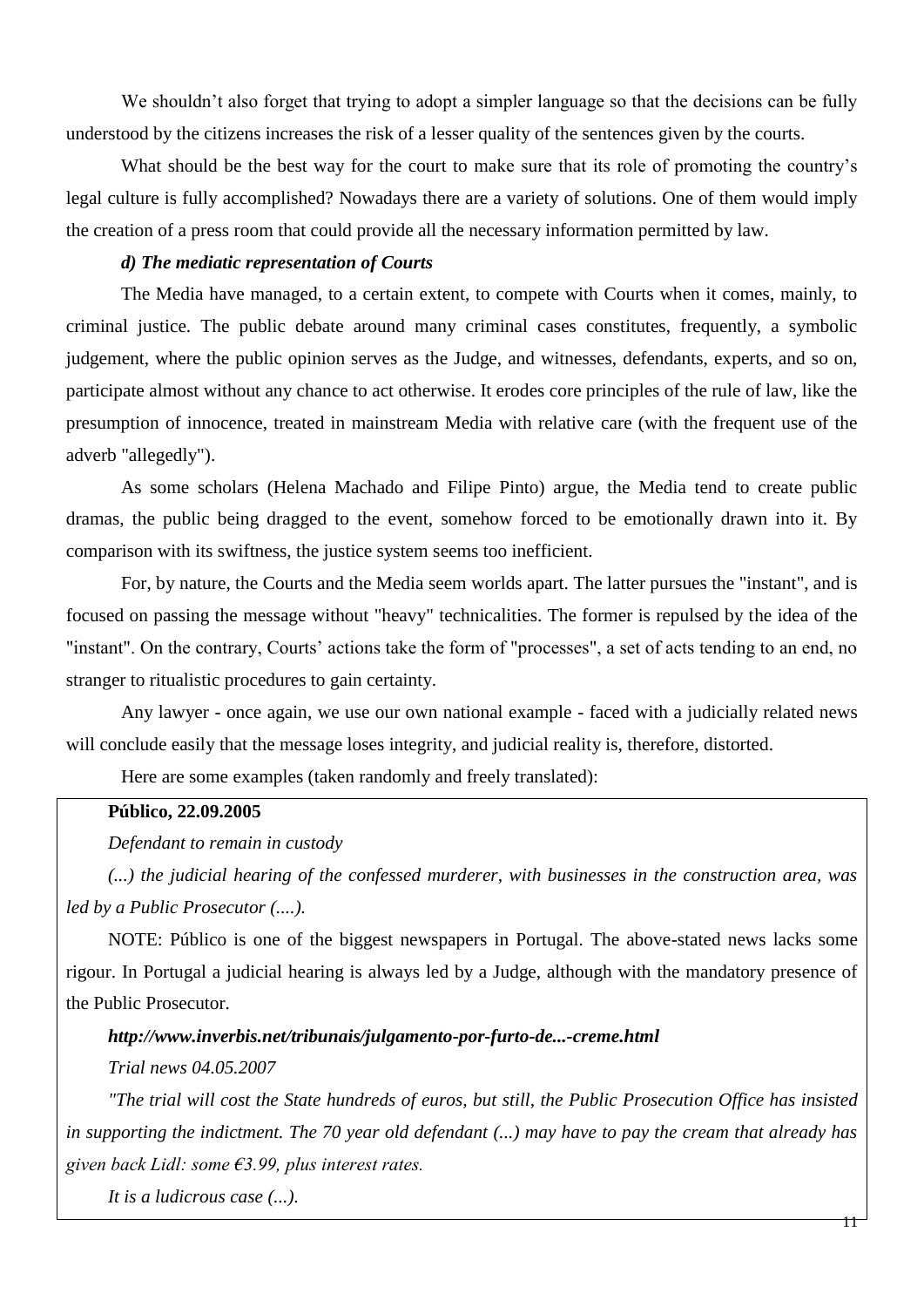*(...) [The Public Prosecution Office] concluded the case was serious enough to stand at trial. Despite knowing, obviously, that the costs of the criminal action would be excessive, and supported by the State, given the defendants lack of economical means to face them".*

NOTE: The news article reflects a complete ignorance of the powers of the Public Prosecution Office. It does not discuss how "obvious" it should be that such a case should otherwise be dismissed due to the associated costs, and the age of the defendant. It does not discuss the duties of legality that bind the Public Prosecution Office vs. the legal mechanisms that the Portuguese law allows in order to dismiss the case, and if in such a case it was possible to make use of them, or not.

#### **Agência Lusa, 26.06.2008**

*"The Public Prosecutor stepped back from his earlier indictment of 24 defendants in the Apito Dourado case, yesterday morning, in Gondomar, withdrawing the indictment in the cases of Valente Mendes, Sérgio Sedas and João Mesquita, and three others".*

NOTE: Once again, it is not discussed what "withdrawing" an indictment means. By law, the Public Prosecution Office is bound to ask for an acquittal if it believes that not enough evidence was brought before court concerning the defendant's culpability, or that he is indeed innocent. But a Public Prosecutor cannot formally withdraw an indictment.

#### **Jornal de Negócios, Fernando Sobral**

*"The Portuguese justice system likes to practice the effective game of the Russian roulette. And so, in a frivolous way, it is shooting its remaining neurons."*

Our purpose was never to point fingers to its authors, but to bring into light an obvious conclusion: the Media do not fully understand the judicial system while the judicial system is unable to communicate properly.

The Media have, therefore, to acknowledge that such matters need specialized treatment. And the Judiciary needs to acknowledge that it needs to pass a message in a more clear way, starting with every individual magistrate, and institutionally, in a much less reactive, but more proactive, following up of mediatic events.

In reality, in the absence of an institutional response by the justice system, and in a world made of hermetic language, and ritualistic procedures, the Media tend to create their own narrative of events in order to fully give the public what it craves for. News reporters often "chase" the highest ranking Portuguese magistrates searching for "that official explanation", "that official truth", but are confronted with those magistrates' lack of strategies to deal with the Media in an institutionally neutral zone. There is neither a credible speaker nor an institution to deal with the relationship between Media and Courts. And, therefore, to the public debate, in the absence of those "official truths", commentators of every kind, law professors, attorneys, reporters, are invited to participate. Often, as it is normal in law related debates,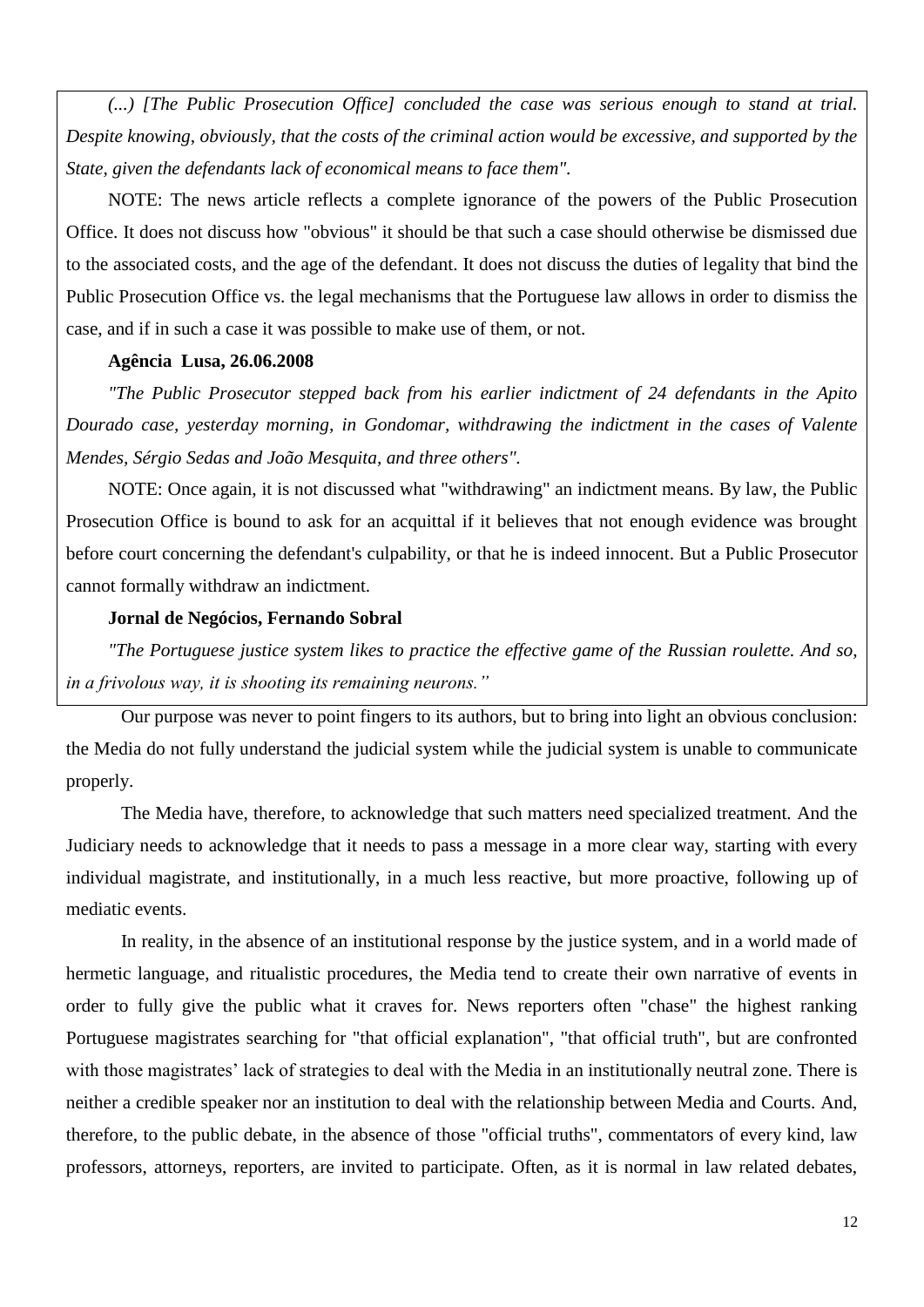they engage in highly subjective points of view that the public, unfamiliar to them, tends to be suspicious of.

In the absence of such strategies, the public suffers from *information overload*, a concept used in economics literature to designate the situation by which the consumer, dealing with several sources of information, often conflicting, about the quality of a product, does not decide rationally when choosing to buy one or another. In our matters, the citizen feels even more distant from a system that derives its legitimacy from the people as it is impossible for them to fully understand it.

It is not, therefore, surprising that discussions regarding an hypothetical *crisis of the justice*  system<sup>9</sup> are closely linked to mediatic cases. Simply puting it, mediatic cases stress the fragilities of the system, and force the public opinion to conclude that something is wrong.

It is in this context that the majority of citizens, who has never even entered a court of law, has some kind of contact with its activities…

# **3) The problems of cohabitation: risks and grips**

Popular justice is probably the most dangerous risk presented by the dynamics of the relationship between the Media and the Courts. As popular justice grows in importance, so do Courts lose institutional dignity.

It cannot be granted to the public opinion, through the Media, the power to determine the outcome of trials. The independence of the Judiciary must also be protected against popular justice. The fears and anxieties of the public opinion can become a problem to the system, as the system itself is unable to emerge as an authorized source of "truth", or in other words, whenever the system is ineffective in securing the respect for its decisions, and explaining them to the general public.

As a former Attorney-General, Cunha Rodrigues, so eloquently put it, some of the risks associated with the popular justice must not be ignored:

- the increasing gap between reality and public opinion;
- the erosion of the rule of law;

 $\overline{a}$ 

- the trivialization of the justice system;
- the creation of a public opinion court;

Also, nowadays, infotainment, or information with characteristics of entertainment, is a constant in the Media. There are some TV shows, like Judge Judy, or People's Court in the USA, and our very own, now gone, O Juiz Decide (the judge decides), that function as narratives that try to mimic judicial activities.

In such a highly competitive context, criminal justice has received overwhelming attention. The Casa Pia process, a Portuguese case related to institutionalized sexual abuse of children has occupied 2/3

 $9$  By "crisis of justice" we address a common mainstream issue in Portugal and, as far as the authors know, in the western world. In the last few years, it has been stated by the mainstream Media and political actors, that the justice system is suffering from a deep crisis, despite the lack of coherent conclusions about the essence of such a crisis.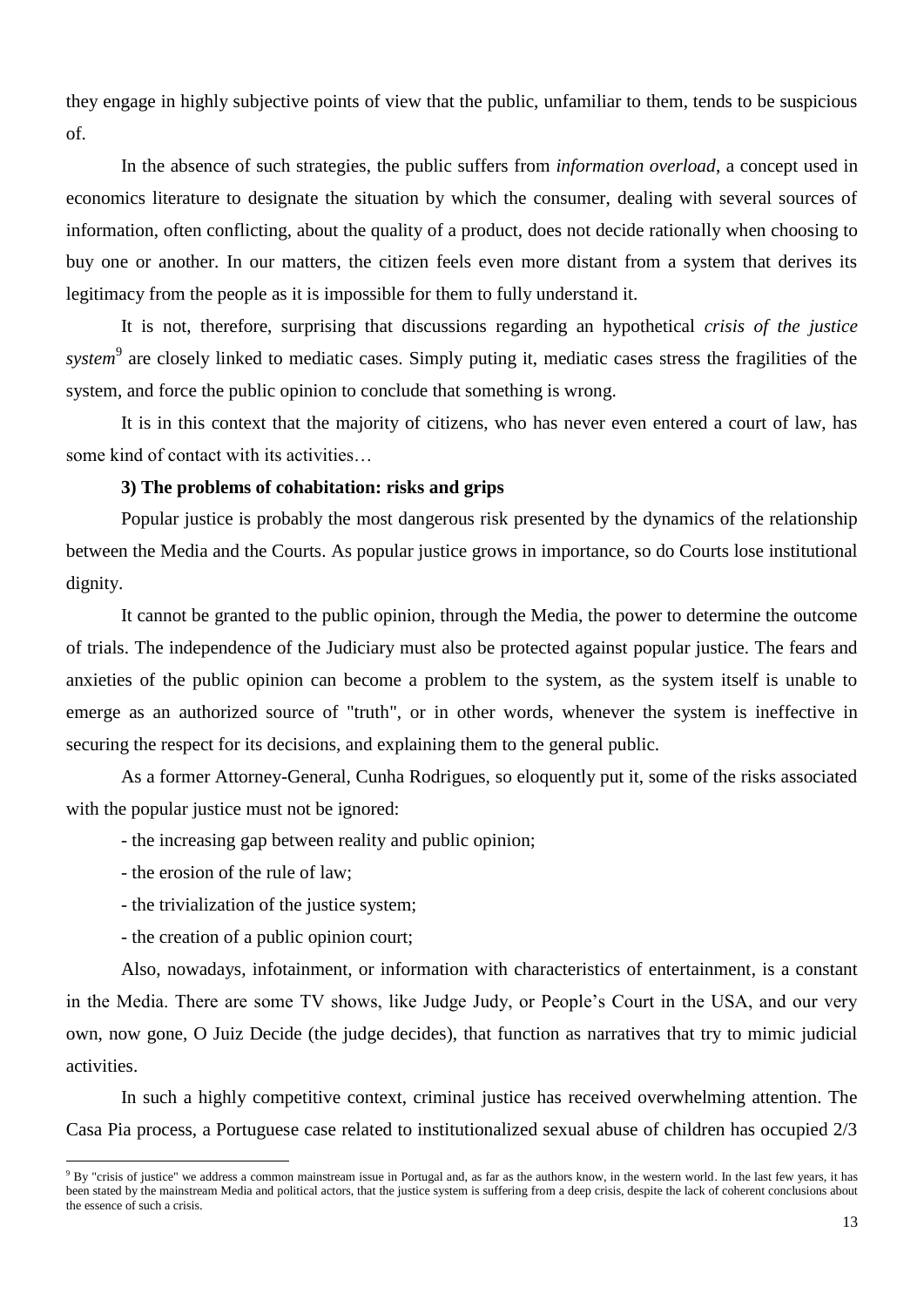of Portugal's news agents' headlines during a period of 4 years, and it has received 325 hours of attention by the main TV news (one of those channels alone, TVI, counting 36.2% of the total headlines).

Once again, one has to recognize that it is through the Media that the public opinion is willing to participate in the administration of justice and that the Judiciary also has to focus on better passing the message through the same channels, for there are reasons to believe that the majority of the public are what Sara Pina calls informational citizens, or those citizens that do not provide context to the information received, therefore, working as mere sponges (contrary to informed citizens).

# **IV. CONFLICT REDUCING STRATEGIES**

#### **1. Collective strategies**

 $\overline{a}$ 

As Boaventura de Sousa Santos, we defend that platforms of cooperation must be created. We suggest an integrated approach:

1). Press/Communication Offices: they would be in charge of communicating, in general terms, and cooperating with the individual sources of information. Magistrates, for example, would have a channel of communication with specialized communication officers, and receive support when needed, thus reducing magistrates' communicational stress, respecting the boundaries posed by the duty of secrecy. Ideally, they should work in the Superior Councils for both Judges and Public Prosecutors, and be composed of both magistrates and specialized workers;

2). Training of magistrates towards communication: it seems unavoidable that a certain change in the cultural paradigm must be undertaken. A magistrate in the  $21<sup>st</sup>$  century must acknowledge that, despite having to deepen his legal technical skills, it is also crucial that he is able to reach the citizens, ultimately, his source of legitimacy;

3). Legal reporters: Law reporting should be seen as a specialized area, and should be treated as such by the main Media, specially the news agents. Having a law editor, in charge of information connected with judiciary matters, should be a main goal as a way of reducing nowadays quality of information obvious levelling down;

4). A non-binding general agreement<sup>10</sup>: as a way of creating a compromise towards better cooperation, and create a healthy exchange of experiences, the main judicial authorities (and above everything, when enacted, the Press/Communication Offices), and the main Media representatives (specially, the news agents) should agree on a step-by-step policy of further improving communication of justice. Steps could be programmed within a reasonable timetable (so, for example, the Media could agree

 $10$  Specific institutional implications, as for example, the concrete institutions implicated, or the role of the Ministry of Justice, were ignored, as it is our objective to launch a discussion, not define, as it could not be the case, real policies.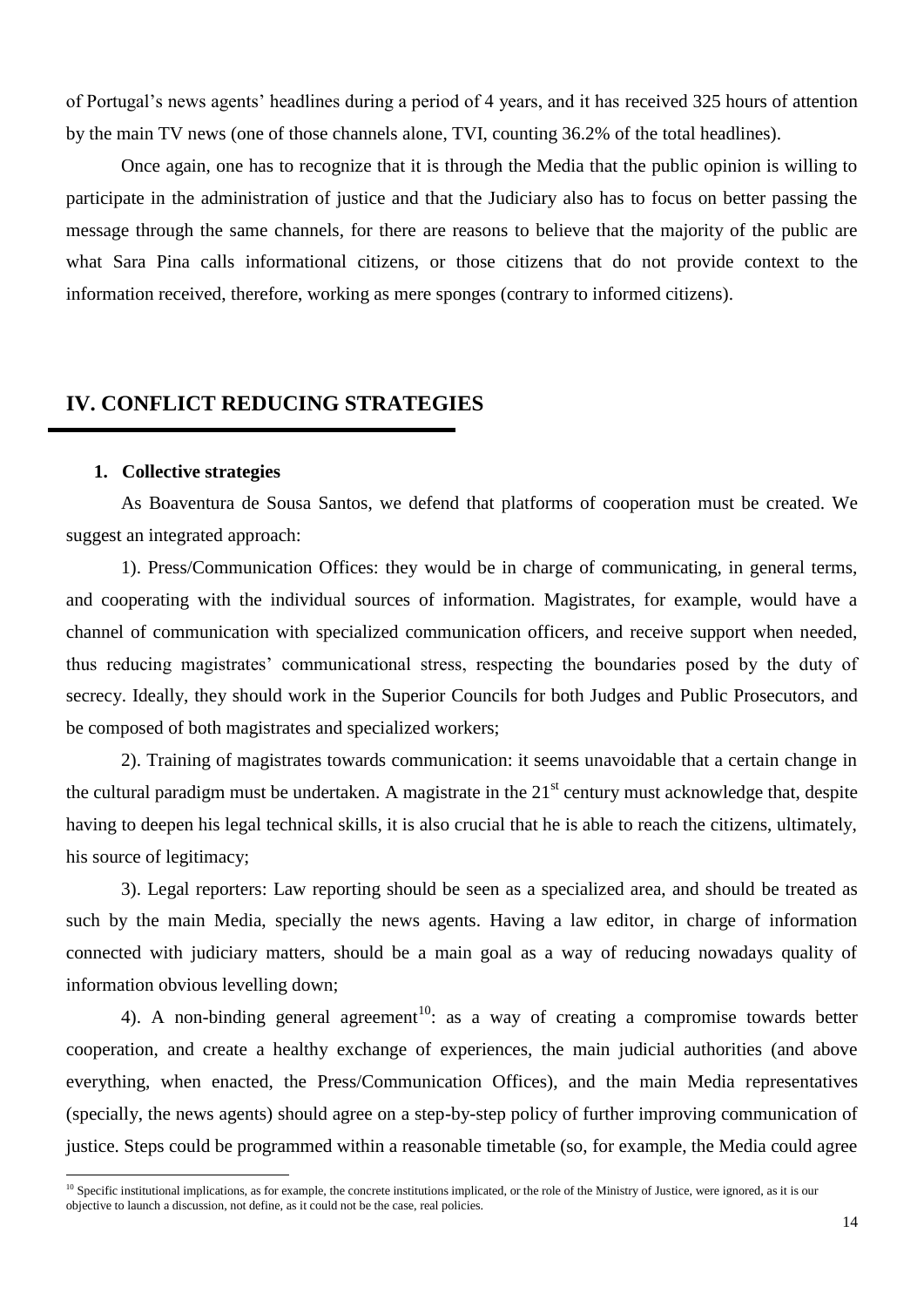that in x years, journalists covering legal matters would have y hours of legal training and all should designate Law Editors; the Magistrates representatives could agree that in x years they would have a Press/Communication Office…).

We can point some examples of what has already been done:

#### **a) In Portugal**

i. There is a free and universal service provided by the following website: www.dgsi.pt. This service allows a quick search of a number of decisions about various law areas.

ii. The website www.justicatv.com broadcasts several conferences/meetings related to the world of law. This is being updated on a daily basis.

#### **b) Comparative Law**

iii. In Brazil, in 2002 the television channel TV JUSTIÇA was created by the Brazilian Federal Supreme Court. It can also be seen online at www.tvjustica.jus.br. This channel intends to be a communication space between the citizens and all the legal agents such as lawyers and prosecutors. This way, the audience can remain in contact with the world of justice and learn how to fully understand their rights. TV JUSTIÇA aims to inform, enlighten and broaden access to justice. According to the website, "…our biggest goal is to broadcast TV shows that expose a global vision of Justice with all the diversity that it contains". To make this happen, there was a constant worry to make the shows accessible to everyone, using a clear and simple language. The need to create this channel arose from the existing void in the mainstream channels to address legal matters. Considering that the format generally used in the traditional news broadcasts is not compatible with the professional and deep treatment and investigation required by legal issues, this channel intends to serve that purpose.

iv. In some USA court rooms an electronic information service was installed to serve the public and inform them of the court's and the judge's agenda, the rooms where the trials will occur, etc. These devices are similar to the ones existing in airports and are an alternative way to provide services in a quick way and without the interference of human resources.

v. The creation of the "Legal Information Institute" also in the USA made possible for the general public to access information about the legislation currently in force.

#### **c) Comparative Law – European Perspective**

vi. The Court Service (a state agency that controls most of the English and Welsh Courts) developed the "Court Service Information Kiosk", which provides information through automatic kiosks.

vii. Other devices created to inform the public are phone lines and online services to answer and enlighten the users' doubts and complaints.

viii. In the UK, the use of social judges in several law areas, especially in the Lower Courts (Magistrates Court). In this type of courts, only lesser causes are judged, including crimes punished up to 6 months of prison or £ 5.000 penalty. Social Judges are chosen among the average citizens of each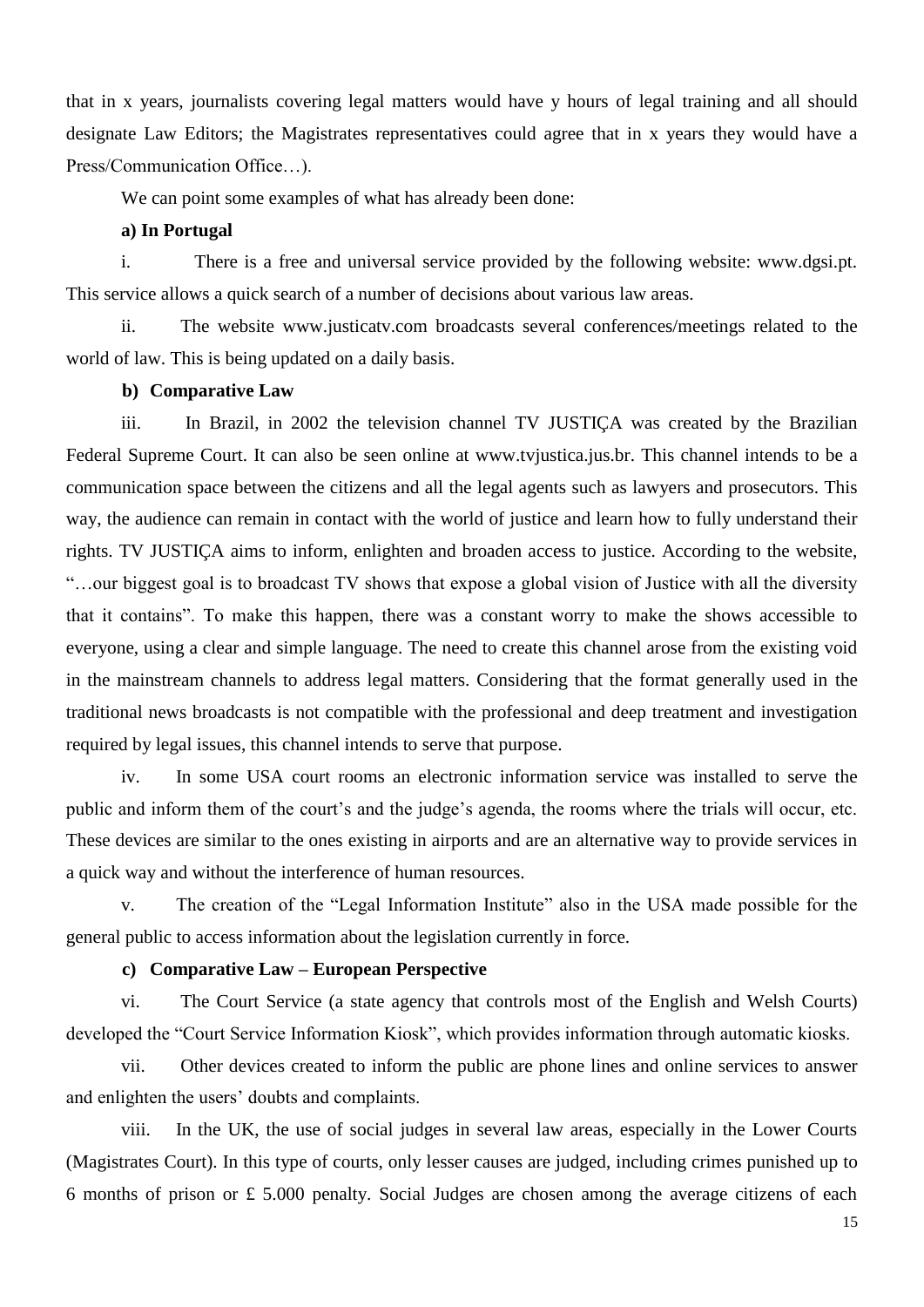community and their goal is to apply justice in an alternative way allowing their peers to get involved in the decision making process.

ix. In the Netherlands, the "Administration of Justice in the 21st century" program intends to modernize the legal system through the implementation of the "Electronic Desk Judicial Organization". This program aims to overcome the geographical barriers that make access to justice more difficult.

x. In the Basque country, the Documental Information System was created to form a Case Law database easily accessible by everyone.

# **2. Individual strategies:**

Very wisely, in our view, the Brazilian Code of Civil Procedure, in its article 156 states that "in all acts and terms of the process it is mandatory to make use of the vernacular". It is as though the Brazilian legislator long ago acknowledged that it is crucial to prevent the creation of *communicational barriers*, thus electing the use of the vernacular as a high, but fair, price to pay.

We believe in a set of individual measures to be taken by the magistrate to reduce such a risk of a communicational barrier. We suggest the COSI approach:

- *Creativity:* when necessary to pass a message, a magistrate should find creative ways to do so, in order to minimize the posed risks.
- *Objectivity:* the magistrate must always pose himself the question if the acts presided by him are understood by the medium citizen, and avoid unnecessary subjectivities;
- *Simplicity*: the magistrate must confront his own erudition, accepting that outside the Academia, most importantly, to render justice needs the same sort of public adherence;
- *Instrumentality:* language is instrumental to the final objective of a process, no its main purpose;

# **3. The magistrate as the manager of a (potentially) mediatic process**

Besides what already was discussed about the individual strategies to undertake in order to reduce what was defined as justice's communication difficulties, the authors would like to introduce the above stated concept, as a conceptual model, that takes into account the magistrates active role in the mediatic process, rather than a purely passive one, with respects to both the negative and positive constraints he faces daily. It cannot simply work without, at least, some of the collective approaches, as it presupposes a solid institutional approach.

A mediatic process can be defined as:

- any case with a given value to the Media (because of its informational potential, or entertainment potential);

- the ultimate end is either to inform, or entertain, according to the perceived public interest associated to the case;

- its transition from an anonymous process to a mediatic one can be unexpected, and its dynamics cannot be controlled by the respective magistrate;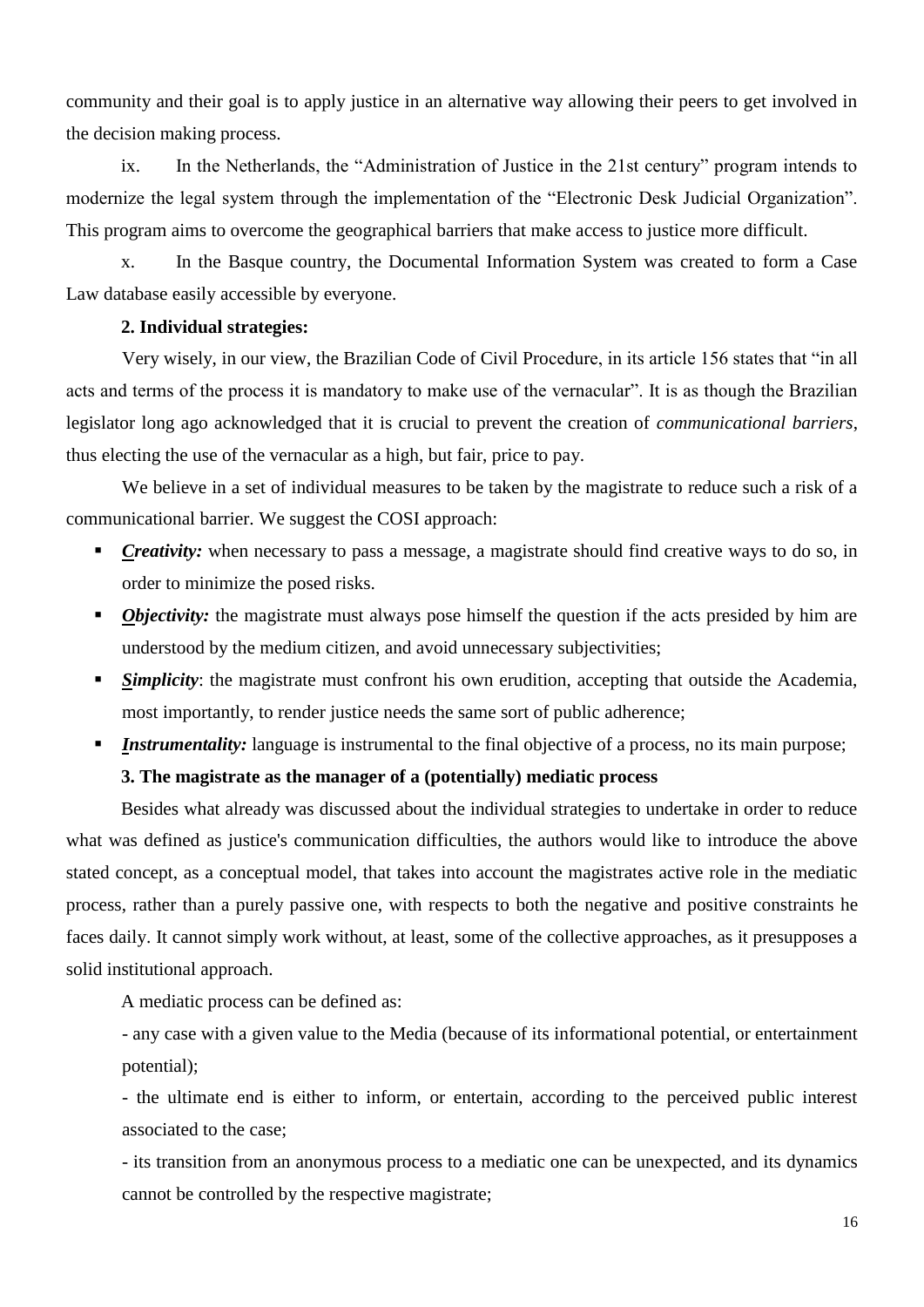- once the process becomes mediatic, no longer will the respective magistrate be able to control the mediatic aspects related to it;

In fact, facing the potential attention given by the media to a certain process, a magistrate can equate his duties to the maximum and ignore his role as an active agent in the mediatic process. He can also engage in this process and therefore equate to maximum the public participation in justice. Or, he can optimize both values in confrontation and construct an active role in the mediatic process that both respects his duties, and keeps the public perfectly informed, or at least, reducing the information overload/communicational gap.

The suggested optimizer position takes into account that every magistrate's act is potentially mediatic. Hence, who has never met with news reports, for example, about what could be called a legal nonsense. In Portugal, for example, some years ago, it was widely reported a mistake by a courts clerk that notified a dead person in this quality (addressing a notification to the person, as a dead person) in what was perceived as of public interest when in fact it is discussable if such nonsense should be given any attention at all. But this unpredictable aspect of cases brought to courts makes it even more unstable to the magistrate, and stress the need for strategies of control.

How can that magistrate in particular, however, know "ex-ante" that a case that he is responsible for will be given mediatic attention? And knowing it, what can he do to cope with it, and have an active role as previously stated?

As a contribution, this conceptual model is worried with the rationalization of the magistrate's role in the mediatic dynamics and with his responsibility in informing and educating the public, without the risks of a justice as a form of entertainment.

In such a model, the magistrate should be able to predict, in a given situation before him, its bigger or lesser mediatic potentiality. Making use of a personal scale, the magistrate should be able to do it in the following manner:

1) in a list, there would be indicated the main characteristic elements of a mediatic case (so, for example, some types of crime, as sexual crimes against children, and others, would be given points related to it's high probability of mediatic attention, and minor offences, would be given less points; and as such, so it would happen in the case of other elements, like the notoriety of the victim or the defendant, or the objects used, as guns, etc...);

2) each element would compute points given to it, depending on its given perceived value to the Media, and so, higher values would relate to higher mediatic potentiality, and so on;

3) the perceived value is changeable, and it could be so if the magistrate, in his view, accepts that a given element is growing in mediatic attention;

4) the total of points should characterize the case as probably highly mediatic or not, in at least three scales: high, medium and low;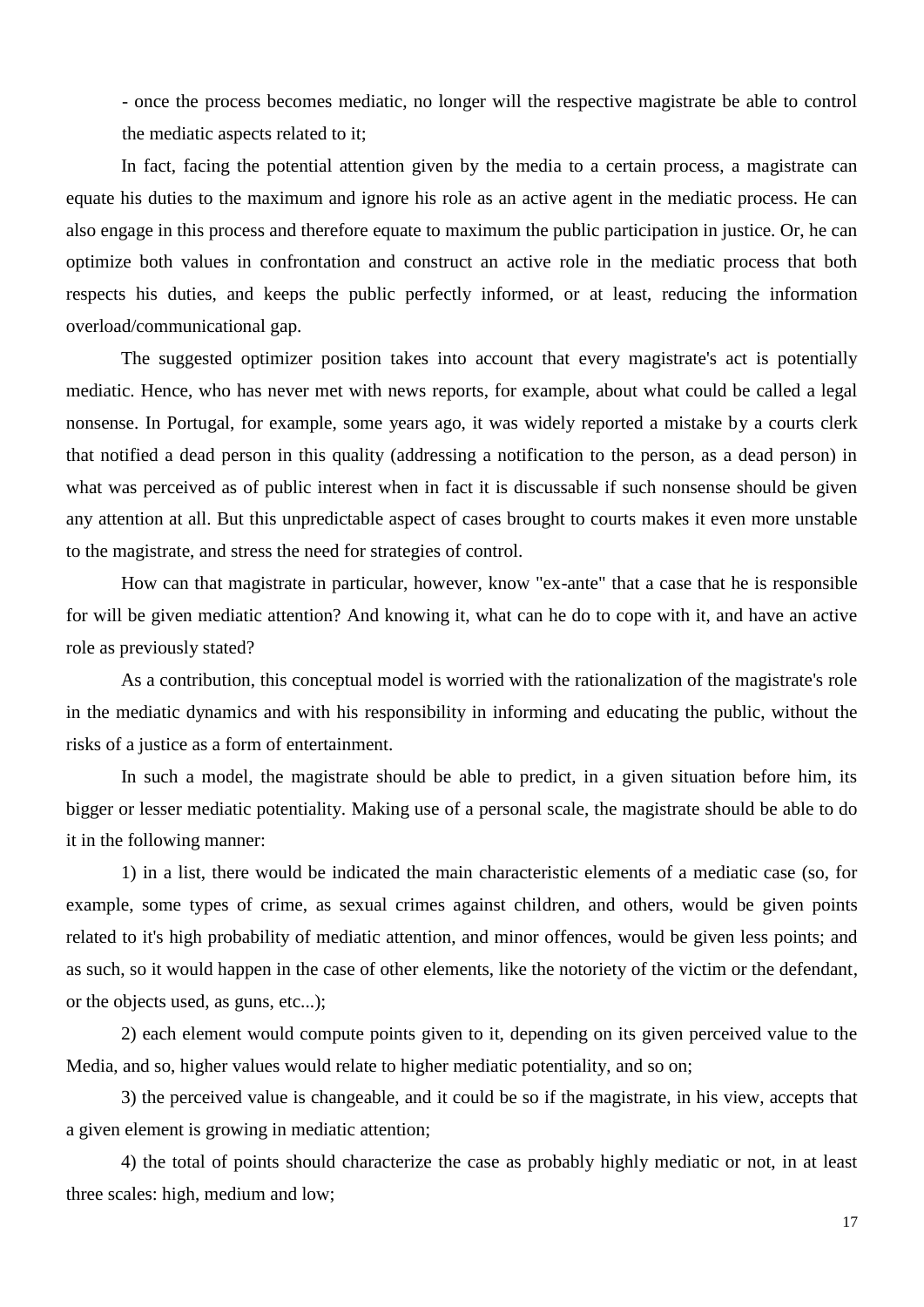5) such an analysis, by the magistrate, should be done in his first contact with the case, and in any case, as soon as the case is given mediatic attention;

What would the magistrate, and the justice system, gain with such an approach?

First, it embodies a change in the paradigm. No longer has the magistrate to see himself as a passive agent, but an active one, with respect to his deontological duties. Individually, the magistrate should be able to be even more rigorous in adopting individual strategies in order to reduce the complexity of its acts, thus reducing the danger of distortion by the media (if a given written sentence obeys a logic of simplicity, it will become more simple to the Media to inform the public about it). In a stable institutional setting of communication of justice, he could be able to communicate with Communication Offices, that would be in charge of organizing files with all the important data concerning the potentially mediatic case (with the respective magistrate's contacts, and a summary about the situation), and would be responsible for communicating to the public, through written statements and press conferences, whenever it becomes advisable.

#### **BIBLIOGRAPHY**

- Afonso, Orlando, *«Poder Judicial e Opinião Pública»*, (in www.asjp.eu/siteanterior/congressos/6congresso\_05.html );

- Branco, José António, *"De Kronos às Horai (Da improvável felicidade)*, Revista do CEJ n.º 10.

- Conde Fernandes, Plácido, *"Justiça e Media: Legitimação pela Comunicação"*, Revista do CEJ n.º 10.

- "COMMENTARY OF THE BANGLORE PRINCIPLES OF JUDICIAL CONDUCT", *in* [www.coe.int/ccje](http://www.coe.int/ccje)

- COMPROMISSO ÉTICO DOS JUÍZES PORTUGUESES - PRINCÍPIOS PARA A QUALIDADE E RESPONSABILIDADE, Associação sindical dos juízes portugueses, Outubro de 2008, *in*  http://www.asjp.pt/2010/04/28/compromisso-etico-dos-juizes-portugueses/

- Dolnary da Costa, Marcelo, in Revista CEJ (Brasil), n.º 22, 2003.

- Faria, Paulo Jorge Ramos, «*A emergente necessidade de comunicar a Justiça»*, in Interrogações à Justiça, Edições Tenacitas, 2003;

- Fidalgo, Joaquim, in *"Da Justiça dos Tribunais à barra da opinião pública – As relações entre a Justiça e a Comunicação Social*", in [www.ces.uminho.pt.](http://www.ces.uminho.pt/)

- Figueira, Álvaro Reis, *"Estatuto do Juiz, garantias do cidadão, da independência à responsabilidade"*, CJ XVI, 2, p.43-68.

- Gomes Canotilho, J. J. e Vital Moreira, *«Constituição da República Portuguesa anotada»*, 3ª ed., Coimbra Editora, 1993.